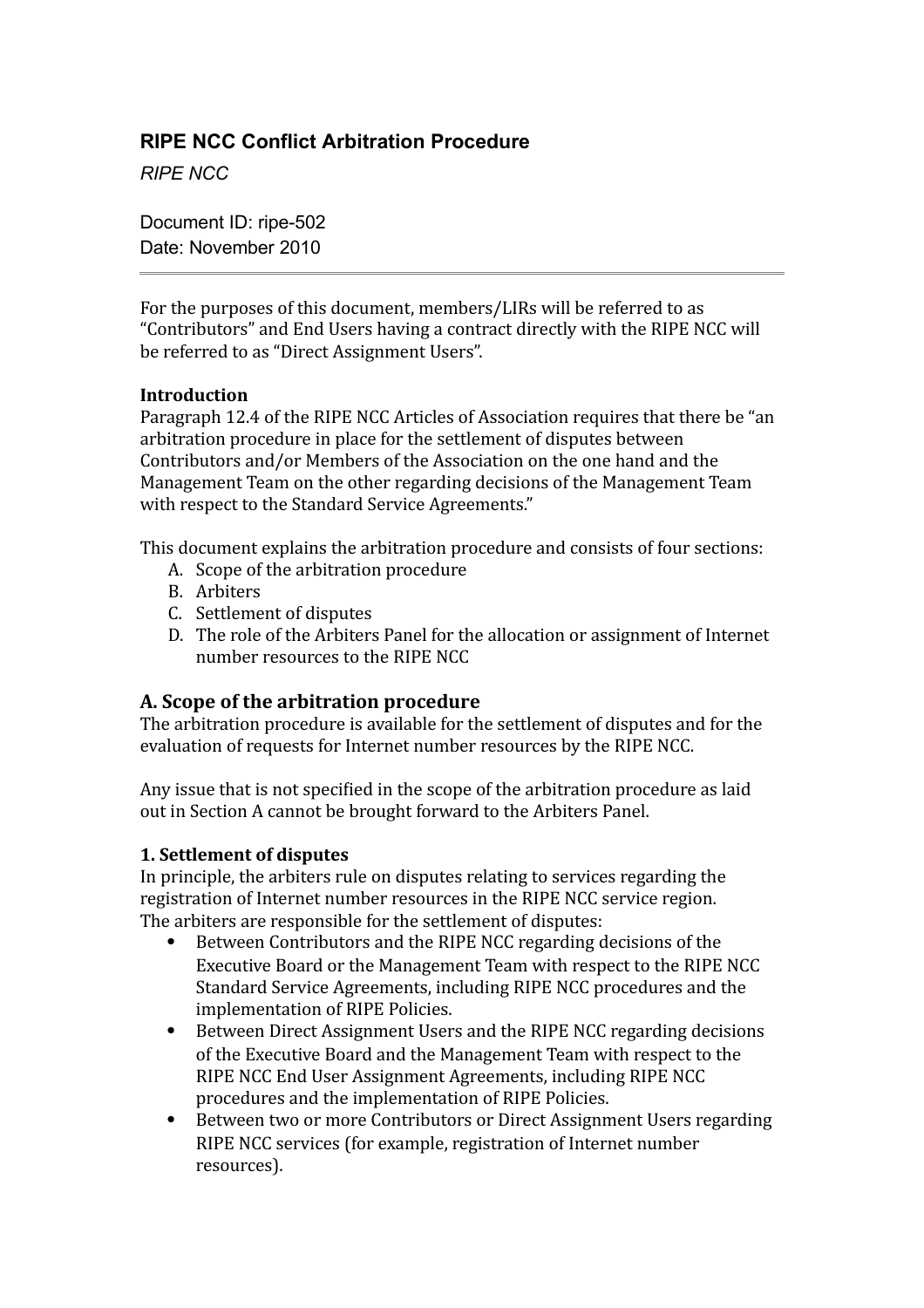The subject of the dispute must be an actionable and enforceable request.

**2. Evaluation of requests for Internet number resources by the RIPE NCC** According to the RIPE Policy, "**Allocating/Assigning Resources to the RIPE NCC**", arbiters are responsible for evaluating the validity of all requests for Internet number resources made by the RIPE NCC.

# **B. Arbiters**

## **1. Generally**

The tasks described above (in section A) are assigned to the arbiters. All arbiters jointly are referred to as the Arbiters Panel. The RIPE NCC must make sure that there are at least seven (7) arbiters sitting on the Arbiters Panel at all times but it should not consist of more than fifteen (15) persons.

## **2. Eligibility to become an arbiter**

## **2.1. Criteria**

Arbiters must be natural persons. They must have good knowledge of the Internet environment, working experience in the IT sector and good knowledge of RIPE NCC procedures and RIPE Policies. The entire Arbiters Panel should reflect as broad a spectrum of Internet community members as possible.

Arbiters must commit to performing the tasks corresponding to this function when requested to do so. If an arbiter fails in performing these tasks appropriately, this arbiter must either resign or the Executive Board will propose their dismissal. Until this arbiter resigns or is dismissed (see below point 2.3 ), they are not entitled to undertake any of the arbiters' tasks.

Arbiters must be impartial. Persons having a function that does not allow them to be impartial cannot become arbiters (for example, members of the RIPE NCC Executive Board or staff of the RIPE NCC). If such an incompatibility appears at a later stage, the arbiter must either resign or the Executive Board will propose his dismissal. Until this arbiter resigns or is dismissed (see below point 2.3), they are not entitled to undertake any of the arbiters' tasks.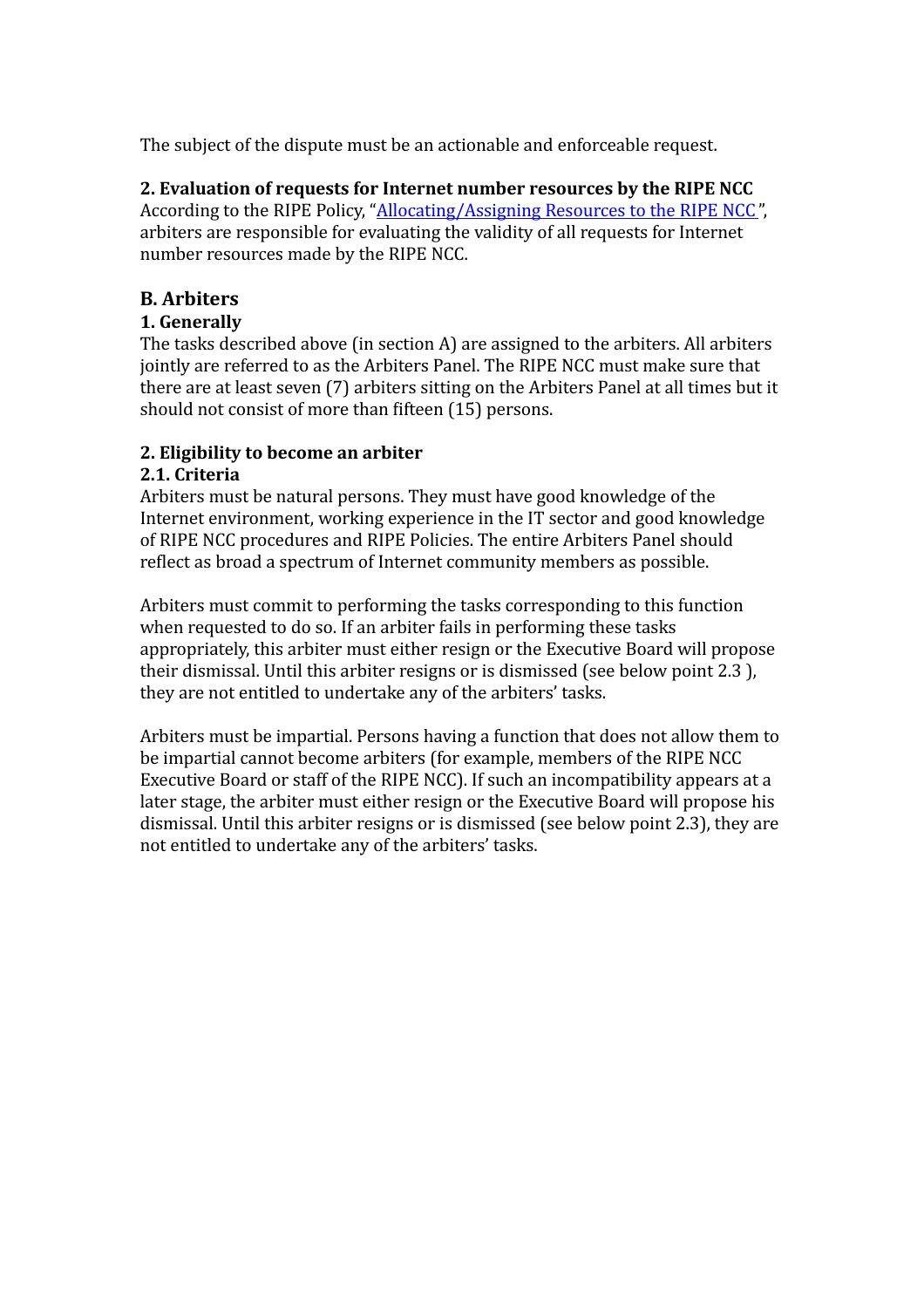### **2.2. Procedure**

People that wish to become arbiters upon invitation by the Executive Board must fill in the application to become an arbiter (see box below) and send it to the RIPE NCC Executive Board.

### **Application to become an Arbiter**

Name: Profession:

Biography:

Motivation:

Declaration of interests: [Please list all functions or past functions that may cause a conflict of interest with a possible party (for example, shareholder in a Contributor organisation)]

The RIPE NCC Executive Board will decide on the eligibility of the applicant at the Executive Board meeting that follows submission of the application. Once the Executive Board has decided on the eligibility, the applicant is nominated for the function of arbiter.

The RIPE NCC General Meeting (GM) has the final authority to approve the applicant for the arbiter's function. The resolution to approve the nomination will take place at the first GM after the nomination. After approval by the GM, the arbiter immediately becomes available for the settlement of disputes.

#### **2.3 Dismissal**

The GM has the authority to dismiss an arbiter if there are doubts about this arbiter's performance or impartiality.

#### **3. The list of arbiters**

The arbiters will be listed alphabetically by surname. The arbiter named at the top of the list will be designated to undertake the next request for arbitration.

As soon as an arbiter is engaged (not just temporarily put forward) in a dispute or an evaluation of a request for Internet number resources, their name is transferred to the bottom of the list. The next arbiter moves to the top of the list and takes the next request for arbitration.

This process continues through the list of arbiters.

According to their availability, the arbiters will be able to rearrange the order of their name in the list.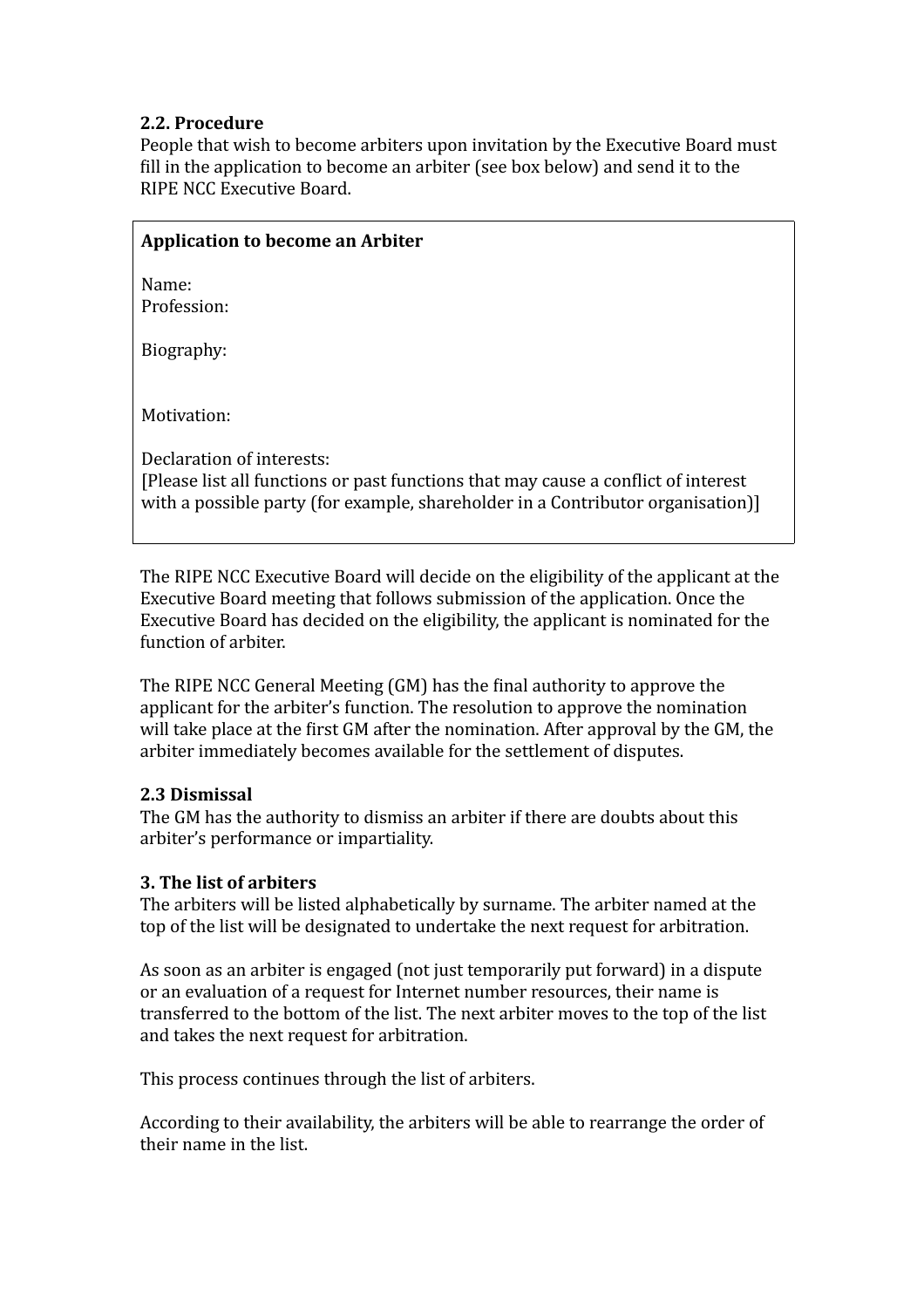View the list of arbiters. <http://ripe.net/membership/arbitration/arbiters.html>

### **4. Arbiters' compensation**

The RIPE NCC will cover any costs incurred by arbiters related to the arbiter's function, including travel expenses for attending meetings with other arbiters. Arbiters will not be compensated for the time and effort they spend in their function as arbiters.

# **C. Settlement of disputes**

### **1. Initiation of the procedure**

In the case of a dispute, both parties should document their grievances and communicate them to the other party. They should then try to resolve the conflict between themselves. Only if such resolution has been tried and documented by at least one of the parties can either party request arbitration by submitting the Request for Arbitration form (see box below). The Request for Arbitration form is available at:

[http://ripe.net/membership/arbitration/request‐form.html](http://ripe.net/membership/arbitration/request-form.html)

Either party can send the Request for Arbitration within a reasonable time period from the commencement of the dispute. This time period cannot be longer than one year.

### **Request for Arbitration**

Name and contact details of the requesting party:

Name and contact details of the opposing party:

Reasons for the dispute:

Proposed possible action/change:

Attempts to resolve the conflict have been made in the following way:

Selected arbiter: [Leave blank if you wish to select the next available arbiter on the Arbiters Panel]

#### Note:

The party initiating the procedure is free to select an arbiter from the Arbiters Panel with no regards to the list. If this arbiter is not available, or if the other party objects to this selection, or if this arbiter has a conflict of interest in the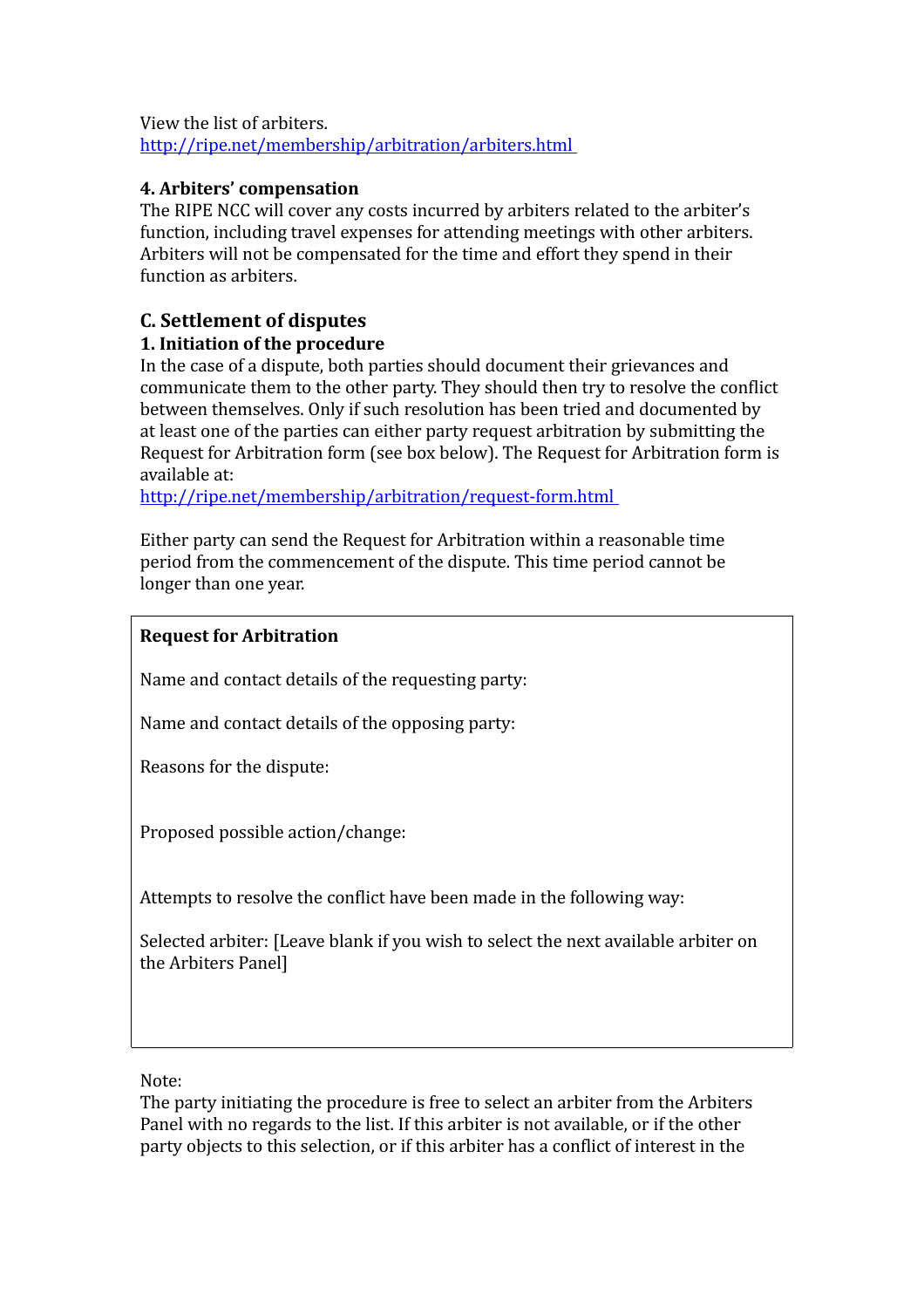dispute, the arbiter must to be chosen according to the list (see sections C.2.1. and C.2.2.).

This communication and any communication among the parties and the arbiters must take place in English.

## **2. Actions from the arbiter**

## **2.1. Provision of information and undertaking arbiter**

The selected arbiter must send an email to both parties to indicate:

- Their function as the arbiter of the dispute
- The possibility for the other party to object to their function as the arbiter of the dispute
- Both parties' obligation to indemnify the arbiter by signing the indemnification statement
- An email address for the purpose of the communication and exchange of information during the arbitration procedure

The other party will then have two calendar weeks to either accept arbitration by this arbiter or to object. If the other party does not react, it is assumed that arbitration by this arbiter is accepted.

If the other party objects to the selected arbiter, the other party must state the reason for the objection. If there is an objection, the parties no longer have the option to select an arbiter. The first arbiter in the list (see above at section B.3.) will be put forward and will send an email to both parties to indicate:

- Their function as the arbiter of the dispute
- The possibility for either party to object to their function as the arbiter of the dispute
- Both parties' obligation to indemnify the arbiter by signing the indemnification statement
- An email address for the purpose of the communication and exchange of information during the arbitration procedure

If this arbiter is not acceptable to either party, the next arbiter in the list will be put forward and will send an email to both parties to indicate:

- Their function as the arbiter of the dispute
- $\bullet$  Both parties' obligation to sign the indemnification statement
- An email address for the purpose of the communication and exchange of information during the arbitration procedure.

The parties do not have the option to object to arbitration by this arbiter.

# **2.2.** Conflict of interest

Arbiters having a direct conflict of interest in the dispute will exclude themselves as early as possible from the procedure. The next arbiter in the list will be put forward and will communicate with the parties.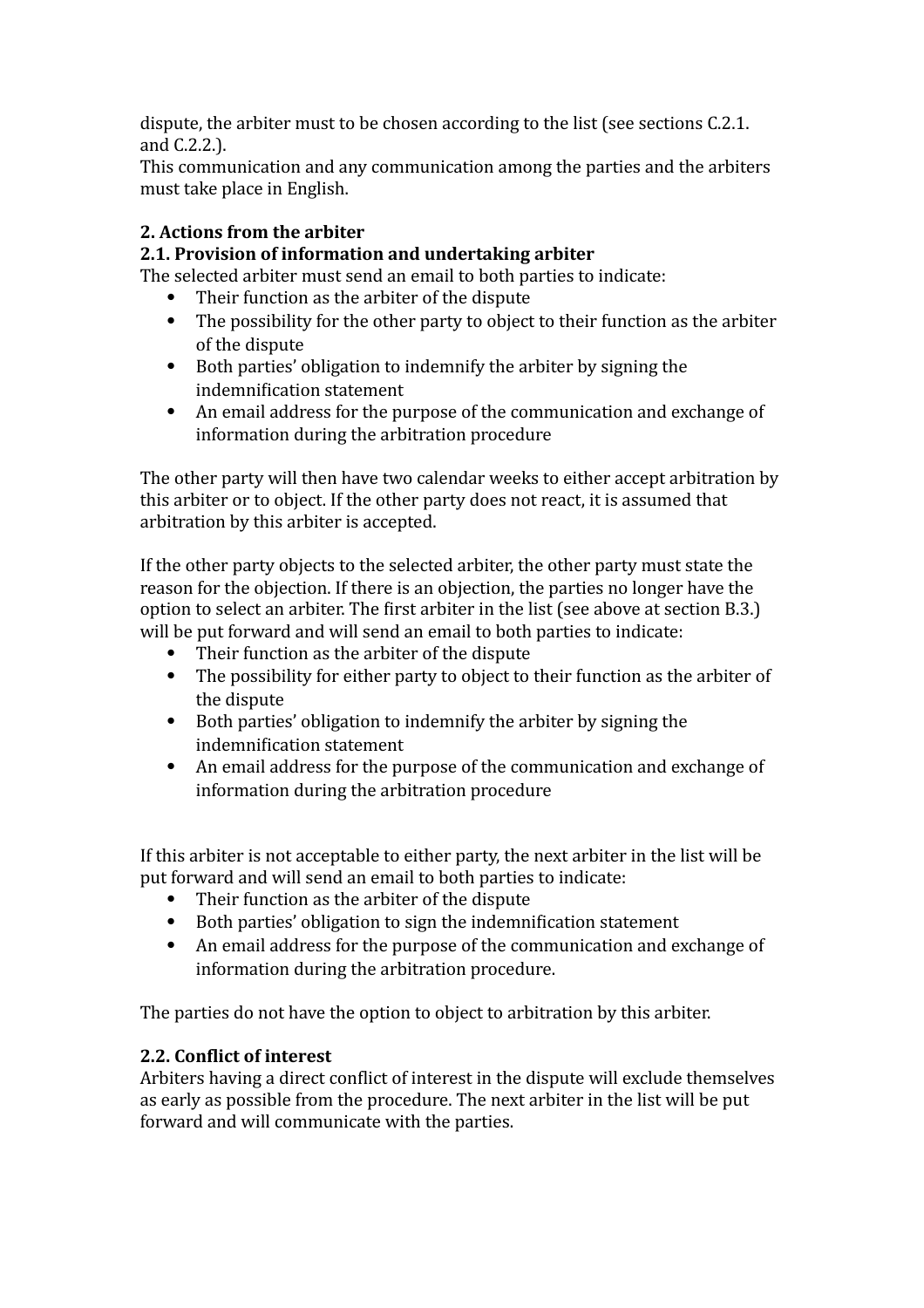Should a conflict of interest become apparent at a later stage in the procedure, the arbiter concerned will immediately inform the parties and if either party requests the removal of this arbiter from the dispute, the next arbiter in the list will be put forward and will communicate with the parties instead.

#### **2.3.** The indemnification agreement and deposit

Both parties must sign the arbiter's indemnification statement within two calendar weeks of the notification by the final arbiter. Once both parties sign the indemnification statement, the arbitration commences.

If the dispute relates to an outstanding invoice to the RIPE NCC, the payment of the invoice must be made to the RIPE NCC, who will keep the amount in escrow for the duration of the arbitration. In this case, the arbitration commences upon:

- Receipt of payment by the RIPE NCC; and
- $\bullet$  The signing of the indemnification statement by both parties.

#### **3. Submission of information**

The arbiter will ask both parties to submit all information that can assist in reaching a ruling in the dispute. The parties must submit the information by email within one calendar week of the arbiter's request for information.

The arbiter may request within the next four calendar weeks any further information relevant to the case. The requested party must submit the requested information within two weeks of the request being made. If the requested party fails to submit the information, the arbiter may assume that the statement that could be supported by the requested information is not valid. If there is sufficient justification, the timeframe can be extended for two calendar weeks.

The arbiter may decide to obtain and document advice from other arbiters or relevant experts, including lawyers. This advice may refer to procedural and substantive issues.

#### **4. Timeframe**

The arbiter shall communicate the arbitration ruling to the parties concerned within 12 calendar weeks from the date the arbitration commences (i.e., the date of receipt of the last indemnification agreement). The arbitration ruling is binding.

The ruling must:

- ‐ Have a clear action and be enforceable
- Resolve the dispute (accepting or rejecting the request of either party)
- ‐ Be based on:
- Concrete provisions of the RIPE Policies
- Publicly available RIPE NCC documents
- The information provided by the parties

The ruling may include recommendations on different aspects of the case and it may include a recommendation on how to execute or implement the ruling.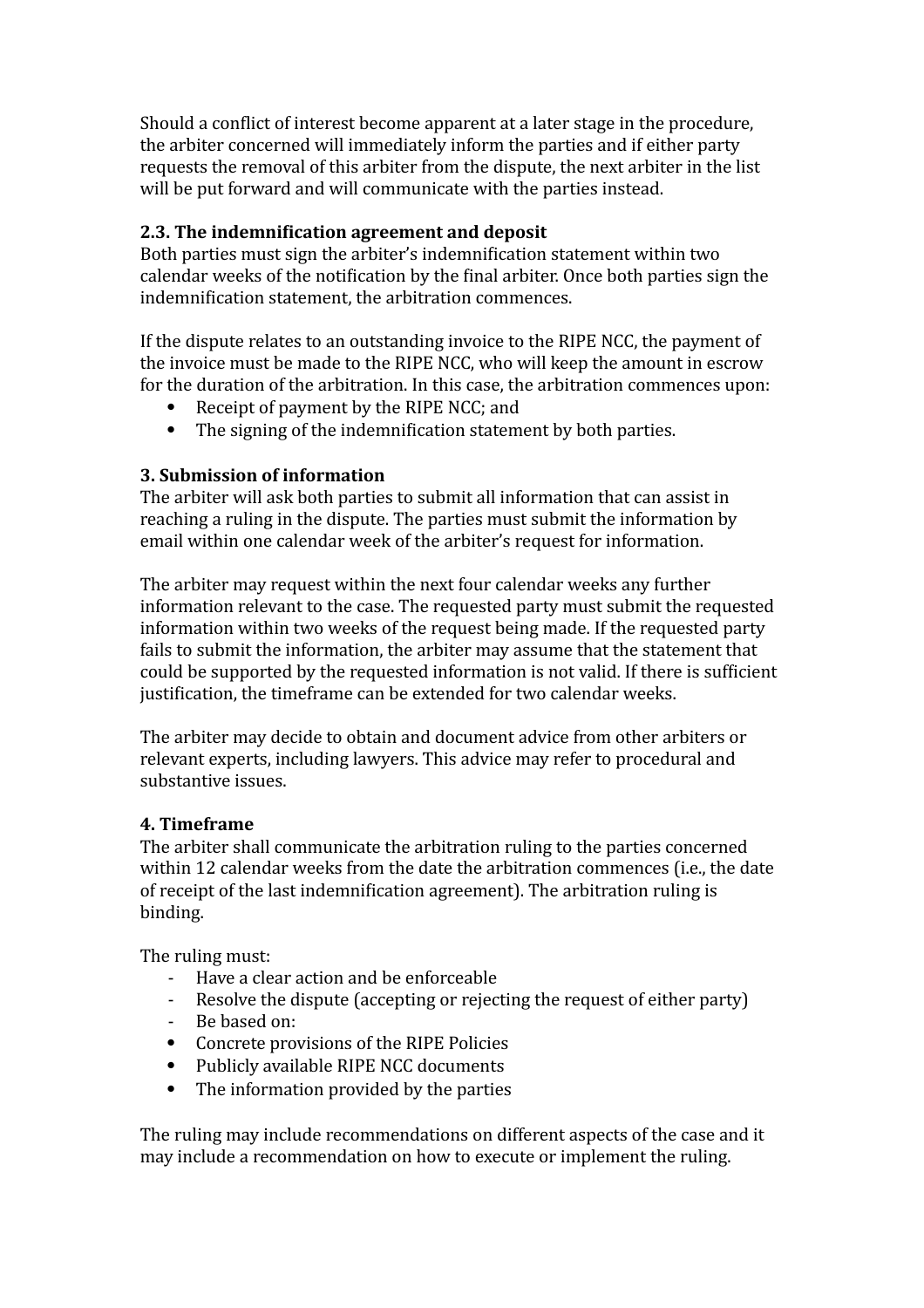### **5. Execution of ruling**

The parties have two calendar weeks from the date the ruling is communicated to comply with the ruling.

If either party does not comply with the ruling, the RIPE NCC Standard Service Agreement with that party will be automatically terminated.

If the RIPE NCC is a party in the dispute, it will comply with the ruling. The RIPE NCC Standard Service Agreement of the other party will not be terminated because of non‐compliance by the RIPE NCC.

### **6. Transparency of the procedure**

The arbiter will publish an arbitration case report on www.ripe.net regarding the ruling and/or recommendations provided to the parties involved or to the RIPE community. The published report will not reference the names of the involved parties.

### **7. Procedural costs**

Reasonable procedural costs incurred during the arbitration will be covered by the losing party. Reasonable costs are costs that amount to a maximum of EUR 5,000 that are essential for the settlement of the dispute. These costs can include costs for external legal advice.

## **D. The role of the Arbiters Panel for the allocation or assignment of Internet number resources to the RIPE NCC**

The arbiters evaluate requests from the RIPE NCC for Internet number resource allocations or assignments according to the RIPE Policy ["Allocating/Assigning](https://www.ripe.net/ripe/docs/ripe-476.html) [Resources](https://www.ripe.net/ripe/docs/ripe-476.html) to the RIPE NCC".

The RIPE NCC requests the Internet number resources in accordance with the procedure that Contributors follow for these types of requests. The RIPE NCC IP Resource Analyst (IPRA) that receives the request will inform the arbiters of the request and give a formal written opinion on whether the request is consistent with current RIPE Policies.

The arbiter whose name is at the top of the list will take responsibility for processing the request and for concluding and making a final call on the decision.

The request will be evaluated by a majority of the full Arbiters Panel. The arbiters can approve the request only if the IPRA finds the request consistent with RIPE Policies.

Both the IPRA recommendation and the reasoning of the arbiters will be announced publicly. For the purpose of evaluation, the request will be treated as if it were filed by a regular Contributor.

If the request is approved, the Internet number resources will then be allocated/ assigned by the RIPE NCC to the RIPE NCC and registered in the RIPE Database.